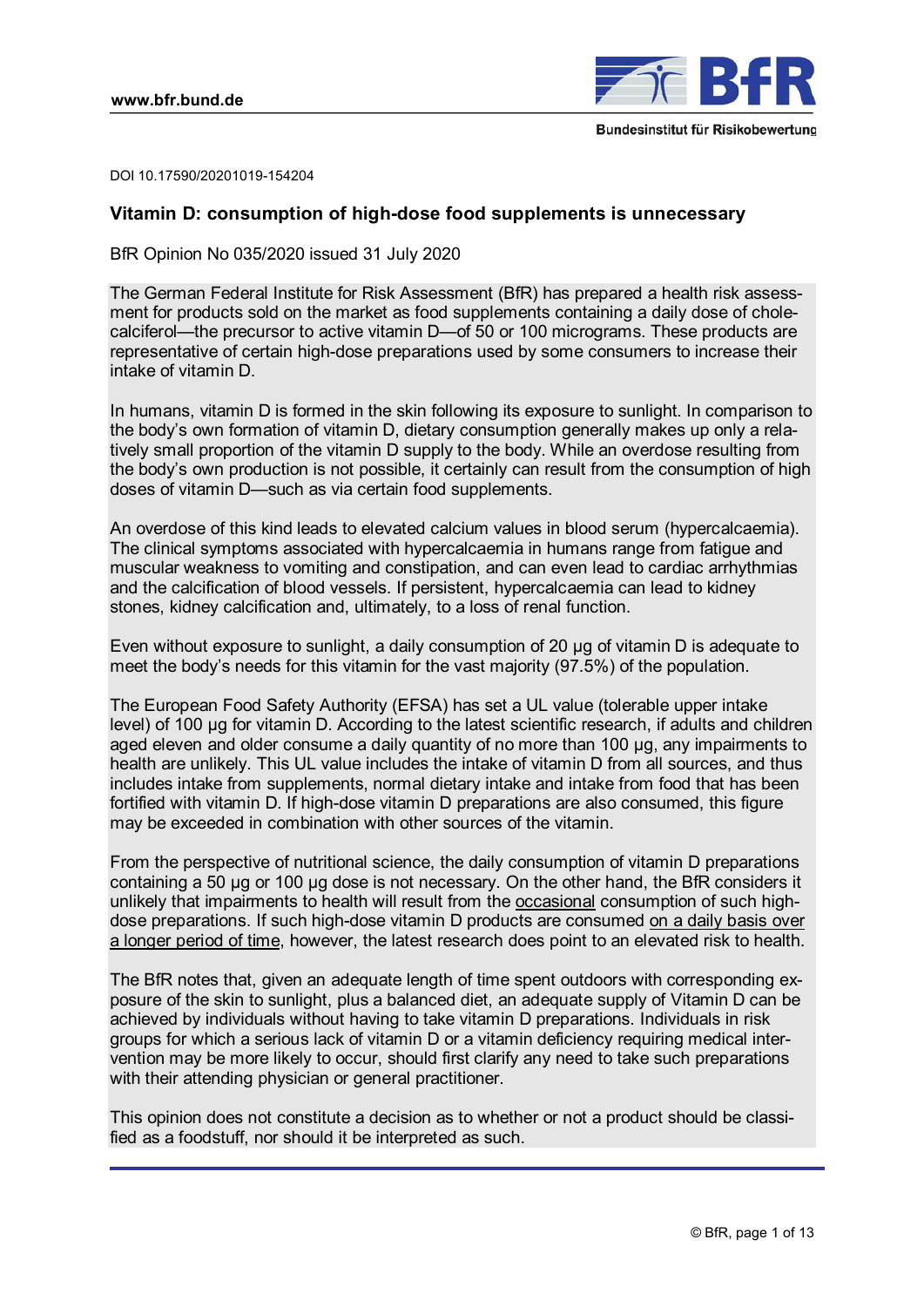

|              | <b>ZEBAR</b>                                                                                                                    | <b>BfR</b> risk profile:<br>Regular consumption of high-dose vitamin D food supplements (Opinion no.<br>035/2020) |                                                               |                 |                                                                                |                                                          |
|--------------|---------------------------------------------------------------------------------------------------------------------------------|-------------------------------------------------------------------------------------------------------------------|---------------------------------------------------------------|-----------------|--------------------------------------------------------------------------------|----------------------------------------------------------|
| A            | <b>Affected persons</b>                                                                                                         | <b>General population</b>                                                                                         |                                                               |                 |                                                                                |                                                          |
| в            | <b>Probability</b><br>Of an impairment to health<br>following regular con-<br>sumption of an excessive<br>dose of vitamin D [1] | Practically<br>impossible                                                                                         | Unlikely                                                      | <b>Possible</b> | Probable                                                                       | Certain                                                  |
| $\mathbf{c}$ | Severity of the impairment<br>to health following regular<br>consumption of an exces-<br>sive dose of vitamin D [2]             | <b>No</b><br>impairment                                                                                           | <b>Mild</b><br><b>impairment</b><br>[reversible]              |                 | <b>Moderate</b><br>impairment<br>[reversible]                                  | <b>Severe</b><br>impairment<br>[reversible/irreversible] |
|              | Validity of available data                                                                                                      | High:<br>The most important data are<br>available and are internally con-<br>sistent                              | Medium:<br>Some important data are<br>missing or inconsistent |                 | $1$ $\Omega$<br>A large volume of important data<br>is missing or inconsistent |                                                          |
| E            | Controllability by the con-<br>sumer                                                                                            | Controls not<br>needed                                                                                            | <b>Controllable with</b><br>precautionary<br>measures         |                 | <b>Controllable</b><br>by avoidance                                            | Not controllable                                         |

Fields with a dark blue background indicate the properties of the risk assessed in this opinion (for more details, see the text of Opinion no. 035/2020 from the BfR dated 31 July 2020).

#### **Explanations**

The risk profile is intended to visualise the risk outlined in the BfR Opinion. The profile is not intended to be used to compare risks. The risk profile should only be read in conjunction with the corresponding Opinion.

#### **Row B – Probability of the impairment to health:**

[1] – The probability of the impairment may vary. This probability also depends on whether these kinds of high-dose preparations are taken occa-<br>sionally—and so the recommended UL figure from EFSA of 100 µg is exceeded onl and this UL figure is therefore exceeded on a regular basis.

#### **Row C – Severity of the impairment to health:**

[2] – The severity of the impairment may vary. The same explanation applies here as for row B.

GERMAN FEDERAL INSTITUTE FOR RISK ASSESSMENT (BfR)

# **1 Subject of the assessment**

In the context of regulatory food monitoring in Germany, the BfR was asked to assess two products placed on the market as food supplements with a vitamin D concentration of 4,000 and 2,000 international units (IU) per tablet, respectively. These products were being sold in tablet form, and contained 100 micrograms (µg) and 50 µg of vitamin D per tablet, respectively, in the form of cholecalciferol. For both products, the recommended consumption was as follows: *"Take 1 tablet every day with a meal and plenty of liquid*." For the product with 100 µg vitamin D, the recommendation "*For adults and children aged eleven and above*" was also made.

# **2 Results**

The use of preparations containing daily doses of 100 µg cholecalciferol or 50 µg cholecalciferol in order to supplement the daily diet with vitamin D is not justifiable from the perspective of nutritional science: even without exposing skin to sunlight, the consumption of 20 µg vitamin D every day is sufficient to cover physiological needs for maintaining bone health for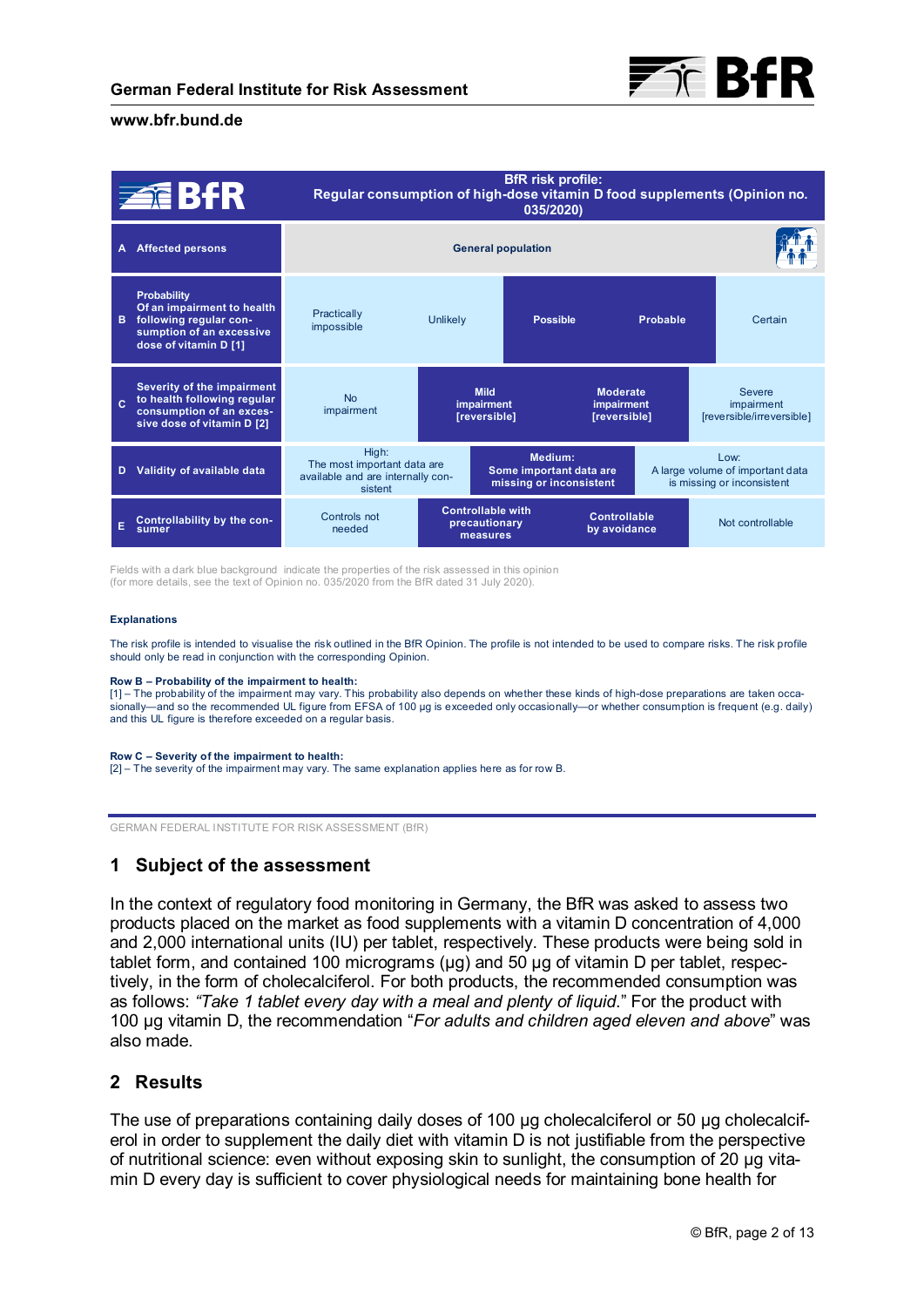

97.5% of the population. While consuming higher quantities of vitamin D such as 50 or 100 µg cholecalciferol is not associated per se with pathologically elevated calcium excretion in urine (hypercalciuria) and pathologically elevated calcium concentrations in serum (hypercalcaemia)—as an indication of acute vitamin D intoxication—the following facts must be considered concerning the safe use of corresponding products.

- 1. A product containing 100 µg contains the quantity of cholecalciferol that both the European Food Safety Authority (EFSA) and the US *Food and Nutrition Board* of the *Institute of Medicine* (FNB/IOM) have derived as the *tolerable upper intake level* (UL) for adults and children aged eleven (EFSA) or nine (FNB) and above. This UL is not a figure for recommended consumption but corresponds to the chronic intake quantity for a nutrient from all sources that does not lead to impairments to health in humans according to the respective state of scientific knowledge. Occasional consumption of the nutrient at the level of the UL is not associated with any immediate risk to health. However, the risk for undesirable effects on health rises for increasing intake quantities above the UL. The daily consumption of products containing 100 µg vitamin D or 50 µg vitamin D accounts for 100% and 50% of the UL, respectively (100% for the latter in the case of children under eleven), simply from these individual products. Longterm (i.e. chronic) use of the products by consumers according to the recommended consumption stated by the manufacturer would certainly (in the case of 100 µg) or potentially (in the case of 50 µg) lead to a long-term intake of vitamin D at a level above the UL.
- 2. Both EFSA and the FNB have derived the UL by using the clinical endpoint of hypercalcaemia, which—with large differences seen between individuals—can be observed at 25-OH- $D_3$  serum concentrations of 160 nM and above. In a series of large cohort studies, however, a U- or *reverse*-J-shaped relationship was observed between the vitamin D status and overall mortality as well as cardiovascular mortality. According to this relationship, 25-OH-D<sub>3</sub> serum concentrations both below 30–40 nM and above 75 nM correlated positively with overall/cardiovascular mortality. Intervention studies have shown that plasma concentrations of 75 nM can be achieved by intake quantities of 75–100 µg cholecalciferol over a period of six months. While a cause-effect relationship cannot be derived from the epidemiological correlation between the vitamin D status and mortality, this relationship nonetheless indicates that the long-term intake of cholecalciferol in quantities far greater than required to meet the physiological requirements for maintaining bone health is potentially associated with an elevated risk of mortality. This finding is also in line with results from clinical studies. In addition, an elevated risk of pancreatic cancer has also been observed with the increased alimentary intake of vitamin D.
- 3. In the USA, a significant increase in individuals with  $25$ -OH-D<sub>3</sub> serum concentrations above 50 nM, and also in cases with concentrations above 80 nM, was identified between 2002 and 2011, which, among other factors, was attributed to the general availability of high-dose vitamin D preparations. While the data do not reveal a rise in cases of hypercalcaemia as an indication of acute vitamin D toxicity, the authors nonetheless considered the elevated overall/cardiovascular mortality found at 25-OH- $D_3$  serum concentrations between 75 and 150 nM, and recommended medical monitoring of serum values in individuals consuming over 4000 IU (100 µg) vitamin D over longer periods of time.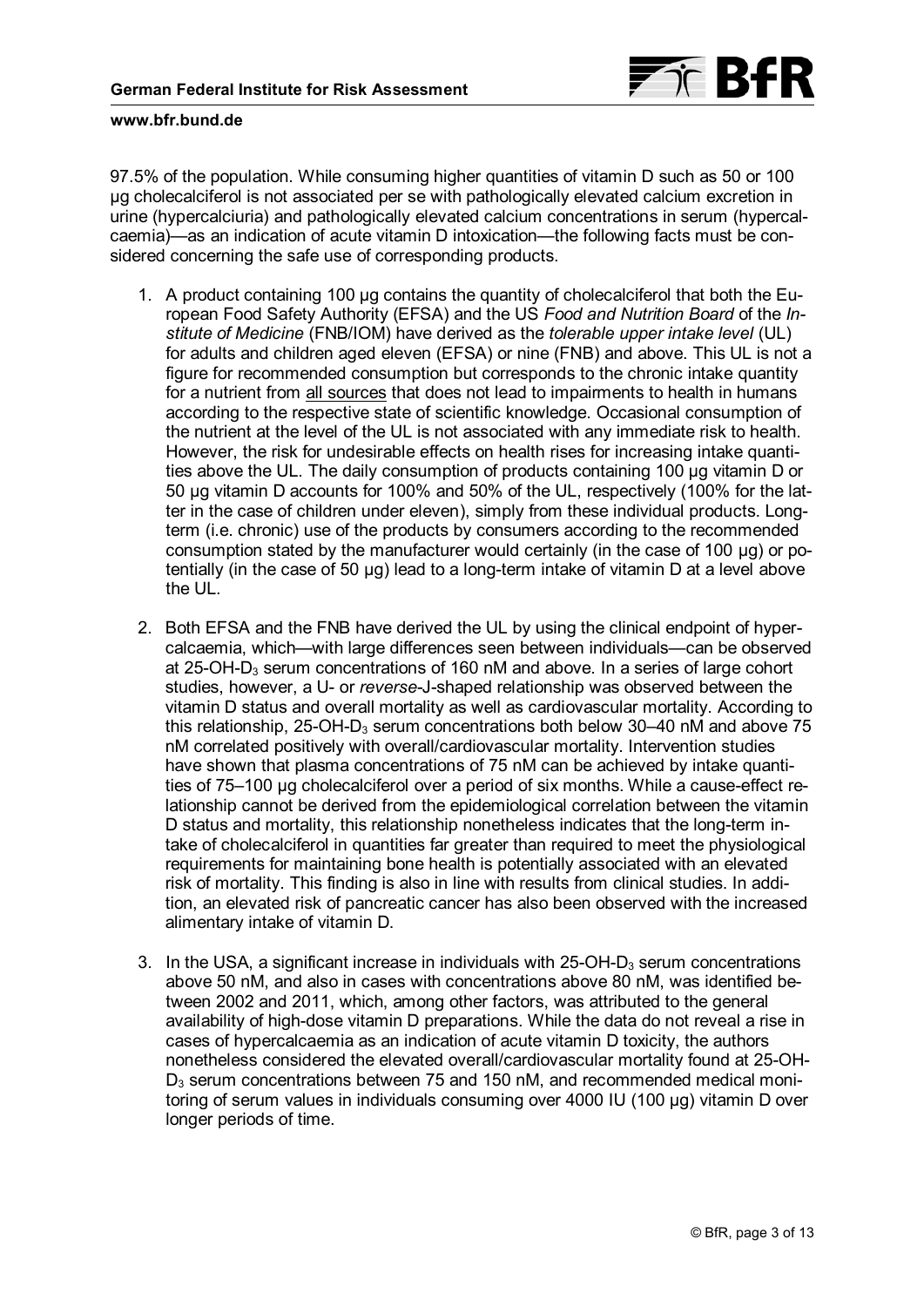

4. In pharmacovigilance data from the German Federal Institute for Drugs and Medical Devices (BfArM), numerous adverse effects are listed for the consumption of cholecalciferol from 25 µg per day (from 12.5 µg per day for children aged 4 and under), most of a gastrointestinal nature. While these data do not permit conclusions to be drawn about cause-effect relationships, a systematic review of the effectiveness of vitamin D and analogue compounds intended to prevent bone fractures in older women and men did reveal a small but significant rise in gastrointestinal symptoms as well as kidney disorders.

In summary, the BfR has not been able to identify any direct health risks that would arise from the occasional consumption of the products in question. In the long term, however, there is moderate but increasing scientific evidence for an elevated risk of mortality with 25- OH-D<sub>3</sub> serum concentrations from 75 nM upwards, which can be achieved by the daily consumption of 75–100 µg vitamin D over a period of six months. In the context of an expanding market for foodstuffs enriched with vitamin D, high-dose vitamin D preparations therefore have the potential to result in total intake quantities of vitamin D that are not safe for health.

# **3 Rationale**

# **3.1 Risk assessment**

# 3.1.1 Characterisation of the substance

'Vitamin D' is an umbrella term for a number of biologically active calciferols. A distinction is made between ergocalciferol (vitamin  $D_2$ ), which occurs in plants and certain fungi, and cholecalciferol (vitamin  $D_3$ ), which occurs in foods of animal origin. Nor is vitamin D a 'vitamin' in the proper sense of the word, since alimentary intake is only essential if endogenous synthesis in the skin in the presence of direct sunlight is inadequate.

The primary function of vitamin D is to act as a regulator of calcium homeostasis, which is essential for bone health. In this process, the formation of the active metabolite calcitriol (1,25-dihydroxycholecalciferol  $(1,25(OH)_2D_3)$ ) in the kidneys from 25-hydroxycholecalciferol  $(25-OH-D<sub>3</sub>)$  is stimulated as the level of calcium in the blood falls. This stimulation is not direct: parathyroid hormone is first secreted from the parathyroid glands, which in turn stimulates the kidneys to produce  $1,25(OH)_2D_3$ . The active vitamin D metabolite raises the level of serum calcium by increasing the absorption of calcium in the gut, reducing calcium excretion via the kidneys and mobilising calcium from the bones [\(1\).](#page-9-0)

On account of its local, on-demand formation and its short biological half-life of four hours in serum, the active metabolite 1,25(OH)<sub>2</sub>D<sub>3</sub> is not an accurate indicator of vitamin D supply to the body. Accordingly, the serum concentration of the metabolite 25-OH-D<sub>3</sub> is used as a marker for vitamin D status: with a biological half-life of 2–3 weeks, it is present in serum at concentrations many thousands of times higher.

# 3.1.2 Hazard characterisation

Vitamin D presents a hazard to health both if intake is too low and intake is too high. The assessment made in this Opinion focuses on the toxic potential of vitamin D.

A vitamin D overdose is not possible as a result of the body's endogenous production: excessive irradiation by UVB light works to turn pro-vitamin  $D_3$  and vitamin  $D_3$  into inactive photodegradation products [\(1\).](#page-9-0) However, high quantities taken orally can cause an intoxication,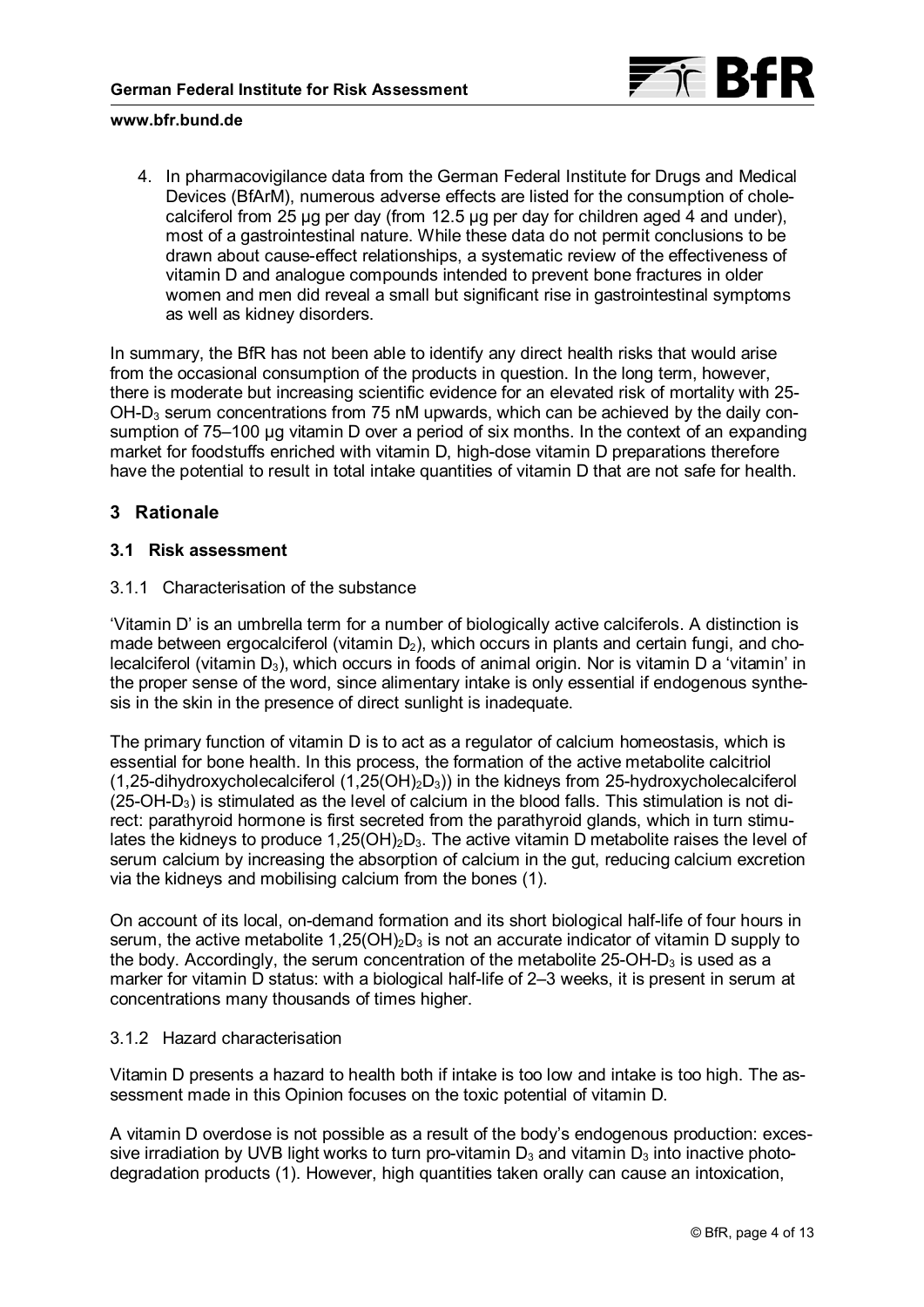

leading to a rise in the concentration of  $25$ -OH-D<sub>3</sub> in serum, while the serum level of the ac-tive metabolite 1,25(OH)<sub>2</sub>D<sub>3</sub> remains unchanged [\(2\)](#page-9-0) or may even fall [\(3\)](#page-9-0). A vitamin D intoxication manifests itself by elevated calcium levels in serum (hypercalcaemia), although clinical systems may occur after only a short period of time (days to weeks), depending on the quantity consumed.

These clinical signs associated with hypercalcaemia in humans include tiredness, muscular weakness, loss of appetite, nausea, vomiting, constipation, tachycardia, arrhythmias, vascular and soft tissue calcification, weight loss and hypercalciuria. If persistent, hypercalcaemia can lead to kidney stones, kidney calcification and, ultimately, to a loss of renal function [\(2\).](#page-9-0)

Vitamin D intake quantities associated with a state of intoxication vary from one population group to another, while also showing strong inter-individual variance [\(3\).](#page-9-0) In its derivation of *dietary reference intakes*, the FNB lists numerous intervention studies in which quantities of vitamin D between 20 and 7,500 µg per day were administered over periods ranging from a few months to years. Hypercalcaemia was regularly observed in studies in which doses of 1,250 µg (50,000 IU) and above were administered, while no cases of hypercalcaemia were identified in studies using doses under 250 µg (10,000 IU). From this, the FNB concluded that a regular intake of vitamin D of 250 µg and above per day increases the risk of developing hypercalcaemia [\(3\)](#page-9-0). EFSA's Panel on Nutrition also views 250 µg of cholecalciferol per day as the no adverse effect level (NOAEL) [\(2\)](#page-9-0).

From one individual to another, hypercalcaemia occurs over a very wide range of serum con-centrations of 25-OH-D<sub>3</sub> (339–804 nM) [\(2](#page-9-0), [4\)](#page-9-0). In the study by Heaney et al. (2003), the administration of 275 µg vitamin D over 20 weeks to 15 healthy males led to serum levels for 25-OH-D3 of 220 nM without the occurrence of hypercalcaemia [\(5\)](#page-9-0). Perez-Barrios et al. (2016) examined 25,567 serum samples from patients from a variety of healthcare facilities and identified a proportion of 1.9% (475 sera) with serum values for  $25$ -OH-D<sub>3</sub> above 160 nM, of which 11.1% (51 sera) also exhibited hypercalcaemia. In most of the sera exhibiting hypercalcaemia, the  $25$ -OH-D<sub>3</sub> concentration was between 161 and 375 nM. In 15 of these individuals, the hypercalcaemia was attributable to vitamin D [\(6\).](#page-9-0) These figures underline the fact that hypercalcaemic effects from vitamin D doses of around 250 µg/day can be detected and characterised only in intervention studies with a sufficiently high number of participants and a sufficiently long duration. Studies of this kind are not available.

The endpoint of hypercalcaemia essentially characterises the acute toxicity of vitamin D. While acute toxicity does supply important data for deriving a UL, the long-term undesirable effects on health must also be considered. In Evidence Report 158 (*Effectiveness and Safety of Vitamin D in Relation to Bone Health,* 2007), published by the *Agency for Healthcare Research and Quality* (AHRQ) at the *U.S. Department of Health and Human Services*, the authors already warned at the time that indications of the emergence of new risks—such as an elevated risk for pancreatic cancer and increased overall mortality—had been identified for intake quantities of vitamin D above the existing recommended daily intake values [\(7\).](#page-10-0) The FNB therefore evaluated other studies in which the vitamin D status had been examined in the context of various endpoints. This process identified four cohort studies in which overall mortality had been set as an endpoint [\(3\).](#page-9-0) All of these studies showed an increased overall mortality for serum concentrations of 25-OH-D3 below 30 nM. This was as expected. However, three of the four studies also demonstrated increased mortality as serum concentrations rose. Overall, these studies revealed a U- or *reverse*-J-shaped correlation between the vitamin D status and overall mortality. One of these three studies was conducted within the framework of the *NHANES III(Third National Health and Nutrition Examination Survey;*  1988–1994, 13,331 test subjects ≥20 years, representative of the US population) for mortality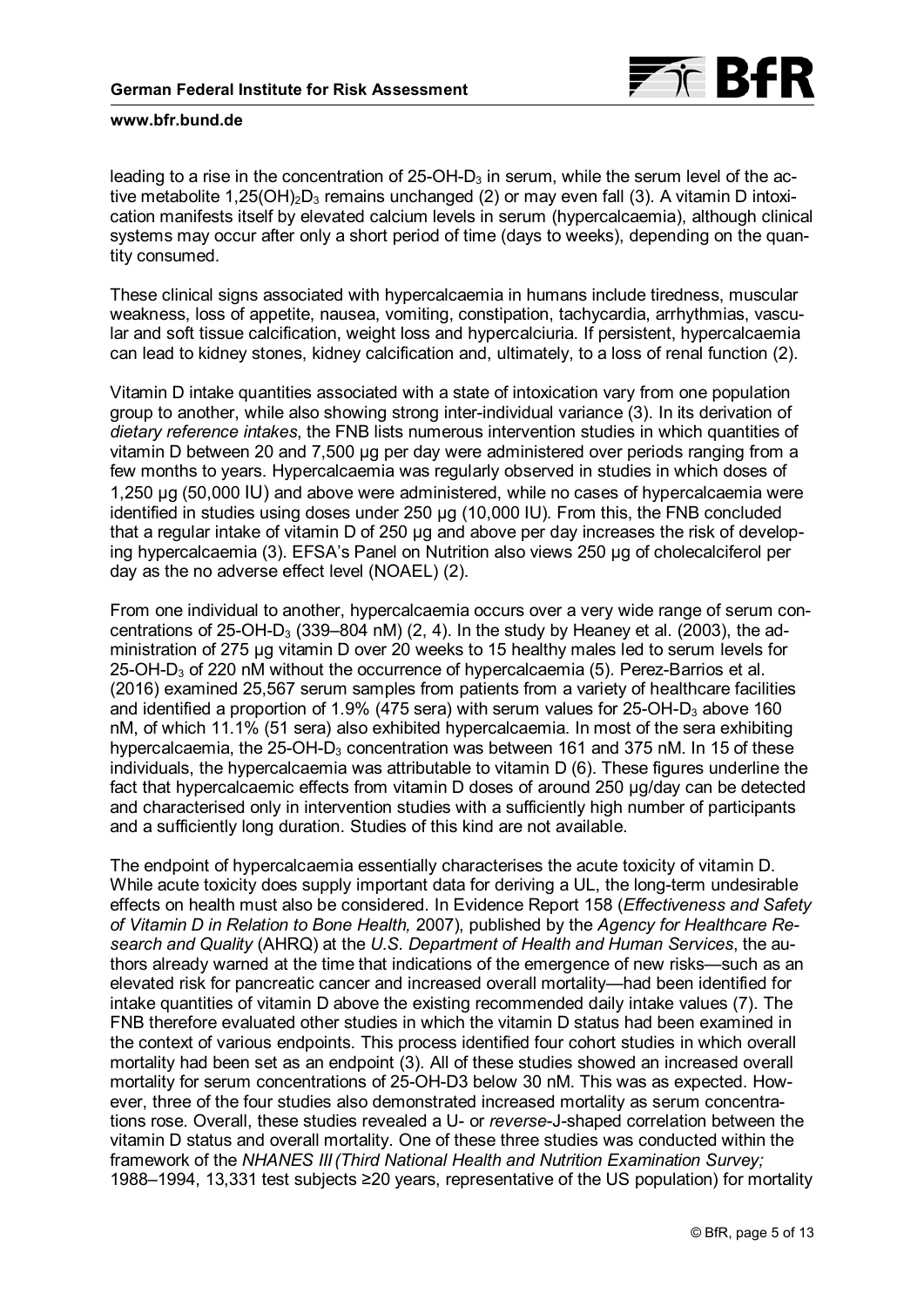

data from the years 1991–2000 [\(8\)](#page-10-0) and repeated six years later. In this second follow-up, conducted 15 years after the main study, the *reverse*-J-shaped correlation between the vitamin D status and overall mortality was confirmed as having grown more pronounced [\(9\)](#page-10-0). The Copenhagen vitamin D study (CopD Study), which examined data from 247,574 individuals, also found a *reverse*-J-shaped correlation between the vitamin D status and overall mortality [\(10\)](#page-10-0), as well as cardiovascular mortality [\(11\)](#page-10-0). This study also established a mortality minimum at between 40 and 80 nM 25-OH-D3 in serum.

While many types of epidemiological studies, of which cohort studies are a subtype, cannot be used to substantiate a cause-effect relationship, the comparability of these results from multiple, large-scale population studies does suggest that the effect is real and that suitable studies should be used to verify whether moderately high intake quantities of vitamin D affect cardiovascular parameters.

A number of high-quality intervention studies already available on this topic were analysed by Challoumas et al. (2015), with the following findings: an intervention with vitamin D did not result in positive or negative effects on blood pressure and on cardiovascular events (heart attack, stroke or death), and tended to have negative effects on blood lipids; at the same time, effects on glucose metabolism were not consistent [\(12\)](#page-10-0). Bjelakovic et al. (2014) prepared a systematic review of 56 studies in which the endpoint of overall mortality had been investigated for a vitamin D intervention. The authors concluded that this intervention with vitamin  $D_3$  seemed to lower mortality for older individuals—whether living independently or in residential homes. In the stratified analyses, however, the result was significant only if individuals with an inadequate vitamin D status had been supplemented with doses of up to 800 IU (20 µg) [\(13\).](#page-10-0) Another systematic review of the literature conducted by Reid et al. (2016) revealed a correlation between the concentration of calcium in serum and cardiovascular disorders even at normal serum calcium levels. The authors show that the risk of coronary heart disease (CHD) rises by 8% and the risk of death rises by 13% for each standard deviation of elevated serum calcium [\(14\)](#page-10-0). Rubin et al. (2007) investigated whether subclinical parameters for cardiovascular health become altered even at high-normal levels of serum calcium. The authors measured the thickness of existing plaques in the carotid artery (*aorta carotis*), which is considered predictive for the development of cardiovascular disorders, in 1,194 healthy test subjects. The authors found that all individuals who exhibited any plaques at all had calcium concentrations in the high-normal range, while concentrations for individuals without plaques were in the low-normal range. Calcium concentrations in serum also correlated positively with plaque thickness [\(15\)](#page-10-0). In a population of 4,194 non-smokers, Kamycheva et al. (2013) also investigated relationships between the thickness of the intima media (IMT) and the total area of plaques in the carotid artery with serum calcium and the vitamin D status. The authors found that males with higher serum values for  $25$ -OH-D<sub>3</sub> had a significantly higher risk of an IMT thickness in the upper quartile, while females with higher  $25$ -OH-D<sub>3</sub> values exhibited a significantly higher risk of larger plaque areas [\(16\).](#page-10-0) In a population study involving 1,293 test subjects, Rathod et al. (2015) demonstrated a positive correlation between the vitamin D status and calcium excretion [\(17\)](#page-10-0).

These clinical studies could be interpreted as offering indications of a causative *reverse*-Jshaped correlation between the vitamin D status and cardiovascular mortality. The question of whether the vitamin D status (independently of the active metabolite calcitriol) influences serum calcium concentrations in the normal range—and under what conditions—therefore requires urgent clarification.

From a review of case-control studies conducted by the international Pancreatic Cancer Case-Control Consortium (PanC4), the increased intake of vitamin D is also suspected to be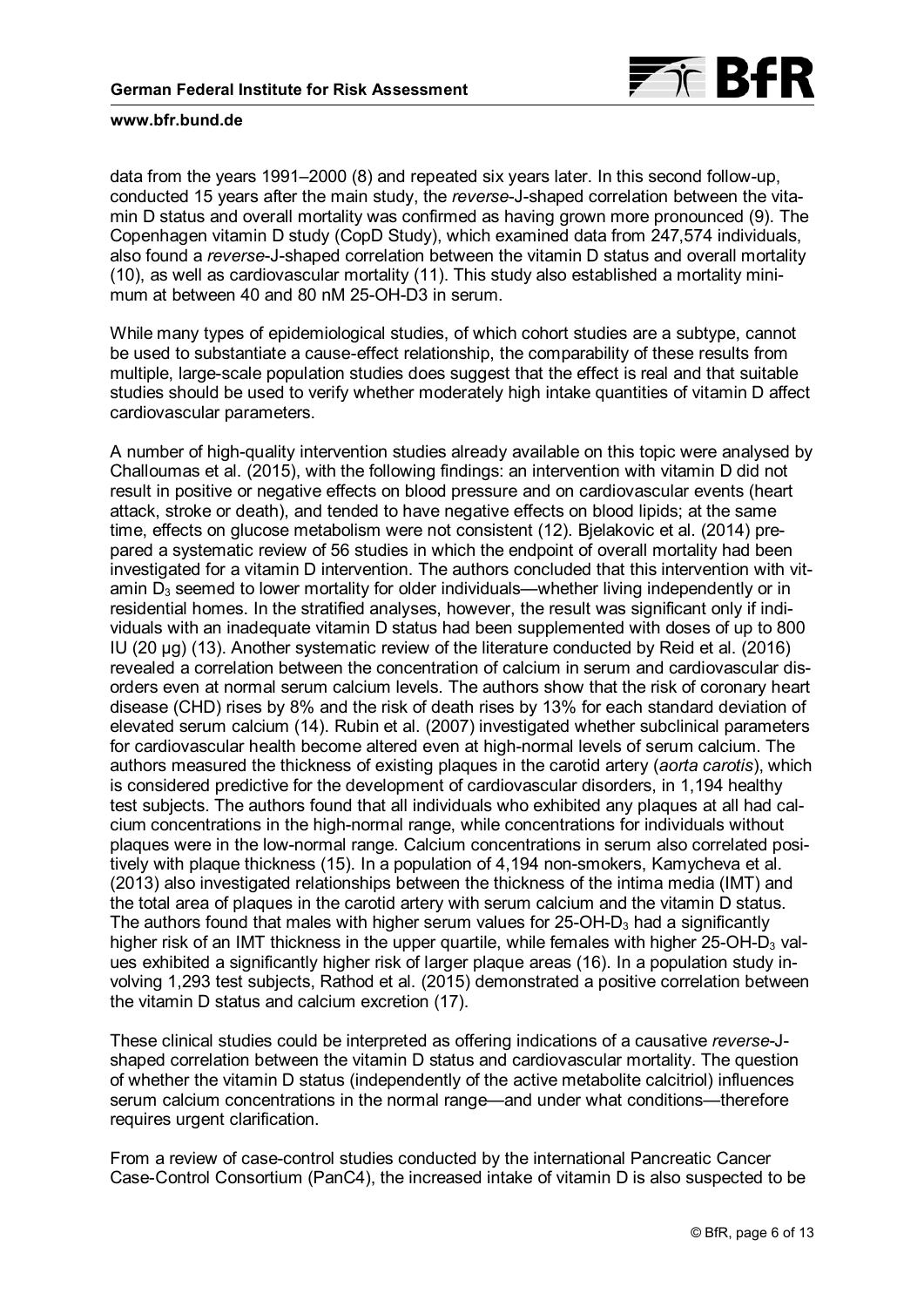

a risk factor for pancreatic cancer [\(18\).](#page-10-0) This suspicion cannot be verified on the basis of the current available knowledge, however.

If the adverse drug reactions database maintained by the BfArM is searched using the term 'cholecalciferol', further specified by 'used as a standalone preparation', 26 suspected cases can be found in which vitamin D preparations were taken as a standalone medicinal product. Where specified, the preparation consumed typically contained 1,000 IU (25 µg) vitamin D for adults and 500 IU (12.5 µg) vitamin D for children aged 4 and under. An evaluation of the effects by organ system showed that gastrointestinal adverse effects were the effects most commonly reported (23%). From pharmacovigilance data, however, no cause-effect relationship can be identified—only suspected cases. However, a systematic review of the effectiveness of vitamin D and analogue compounds taken with the aim of preventing bone fractures in older women and men did reveal a small but significant rise in both gastrointestinal symptoms as well as kidney disorders [\(19\).](#page-11-0)

## 3.1.3 Exposure

In humans, exposure to vitamin D results from the duration of exposure of the skin to UVB radiation (in sunlight or at a solarium) as well as the consumption of food or medicinal products containing vitamin D. This exposure is evaluated by analysing serum levels of 25-OH- $D_3$ . A serum concentration of 50 nM 25-OH- $D_3$  is considered to be the reference value for adequate vitamin D supply in 97.5% of the population. Serum values of 30 nM and below indicate an elevated risk of a vitamin D deficiency, while serum values of 125 nM and above present an elevated risk of toxic effects, according to the *Institute of Medicine* (IOM) [\(3\)](#page-9-0).

In Germany, representative, nationwide data on vitamin D supply in the general population were last obtained by the Robert Koch Institute (RKI) from its 'Study on the Health of Children and Adolescents in Germany' (KiGGS), conducted from 2003 to 2006 [\(20\)](#page-11-0), and its 'Study on Adult Health in Germany' (DEGS), which was conducted from 2008 to 2011 [\(21\)](#page-11-0). Both studies utilised an immunological method for measurements, although this method is no longer reflective of the current state of vitamin D analysis. As part of an international vitamin D standardisation programme conducted by the US *National Institutes of Health* (NIH), reserve samples from 14 large-scale European studies (including both DEGS and KiGGS) were therefore measured using a liquid chromatography method coupled with mass spectroscopy. From these results, correction factors for all studies were then determined, which were then applied to correct the original findings. The corrected values obtained for DEGS and KiGGS are applied to assess exposure in this Opinion [\(22\)](#page-11-0).

In children, the corrected serum concentrations for  $25$ -OH-D<sub>3</sub> yield a median of  $52.9$  nM (SD 19.2 nM), with the 95th percentile at 82.9 nM. Serum levels below 25 and 30 nM are found in 6% and 11.9% of children, respectively, while 55.5% and 16.2% have serum levels above 50 and 75 nM, respectively.

In adults, the corrected serum concentrations for 25-OH-D<sub>3</sub> yield a median of 47.7 nM (SD = 18.1), with the 95th percentile at 84 nM. Serum levels below 25 and 30 nM are found in 4.2% and 12.9% of adults, respectively, while 45.5% and 9.1% have serum levels above 50 and 75 nM, respectively.

As a result, the serum values for  $25$ -OH-D<sub>3</sub> for both children and adults in Germany essentially reflect a population with an adequate supply of vitamin D, with a small proportion of individuals exhibiting a risk of insuffiency. From the corrected data for overall distribution, it is also clear that only very few individuals are likely to exhibit serum  $25$ -OH-D<sub>3</sub> levels in excess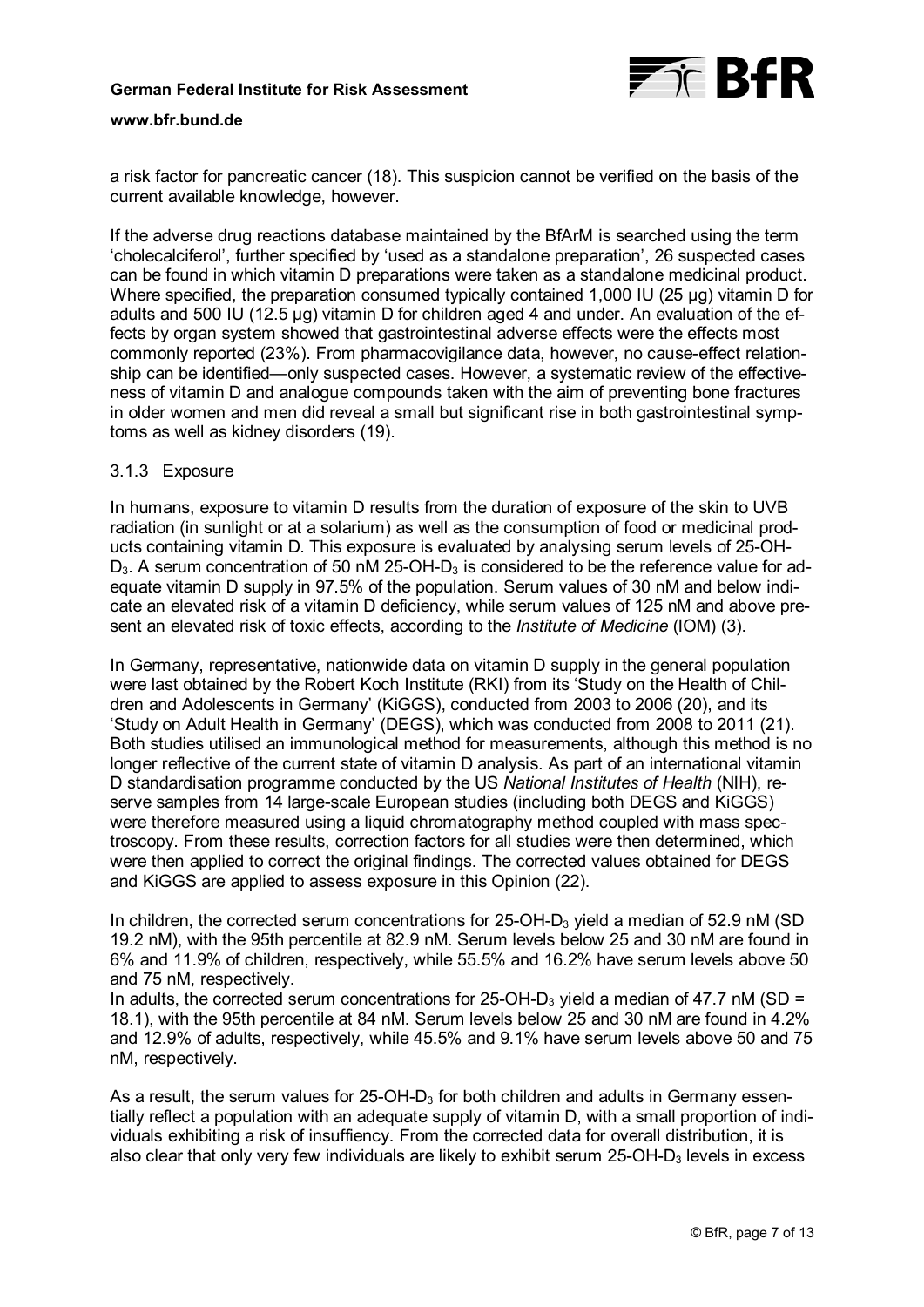

of 125 nM. Nonetheless, 16.2% of children and 9.1% of adults already have serum levels in ranges for which an increased risk of mortality has been observed in studies.

The serum values determined by KiGGS and DEGS correspond to a situation where around 80–90% of vitamin D is being provided as a result of solar irradiation, while only 10–20% is being obtained via the diet. According to figures from the National Food Consumption Study (NVS) II, 2–4 µg vitamin D are consumed daily by adolescents and adults in food (primarily fish, spreadable fats, eggs and dairy produce) [\(23\)](#page-11-0). Until recently, only very few foodstuffs fortified with vitamin D were commercially available within Germany. Even food supplements typically contain only 5 µg vitamin D per recommended daily dose—and this is especially true in the case of multivitamins. This roughly equates to the quantity with which endogenous synthesis would need to be supplemented by oral intake (25% of the reference value). In recent years, however, an increasing number of single-nutrient supplements containing 20 or 25 µg vitamin D per recommended daily dose have been launched on the market.

The situation is also being drastically altered by a major trend towards fortification of foods with vitamin D. In the EU, the enrichment of foodstuffs with vitamin D may be regulated by the Fortification Regulation (Regulation (EC) No 1925/2006) [\(24\)](#page-11-0) or the Novel Food Regulation (Reg. 258/97/EC) [\(25\)](#page-11-0). In accordance with the Fortification Regulation, vitamin D may be added to foods in the form of ergocalciferol or cholecalciferol. As with other vitamins and minerals, however, no legal maximum safe levels have been defined in the context of enrichment with vitamin D [\(26\).](#page-11-0) With only a few exceptions, the enrichment of food with vitamin D in Germany requires a specific permit, which must be obtained from the German Federal Office of Consumer Protection and Food Safety (BVL). At the time of writing, the market for vitamin D-enriched products includes margarines and mixed fats, cooking oils, vegetable creams, cream cheeses and breakfast cereals.

The Novel Food Regulation defines foods and food ingredients as 'novel' if these were not yet consumed to a significant degree by populations in the European Union before 15 May 1997 (effective date for the Regulation). This definition also includes foods with non-conventional methods of production. Foods whose vitamin D concentration has been raised by UV irradiation are therefore also 'novel'. At the present time, for example, a UV-irradiated yeast for use in baking and food supplements has been approved as a novel food, as has a wider range of products that includes UV-irradiated milk, bread and mushrooms.

## 3.1.4 Risk characterisation

From the vitamin D statuses obtained for children and adults, it can be seen that vitamin D intoxication from the consumption of food has so far been unlikely in Germany. Some 16% of children and adolescents and around 9% of adults are nonetheless exposed to a potentially increased risk of mortality from vitamin D, however. Whether the high plasma levels were present over the long term in specific individuals in both studies or reflected only a 'snapshot' of levels at the time of the survey is unclear. In the latter case, the actual risk of increased mortality would be considered to be low.

However, one may assume that changing practices in the fortification of foods with vitamin D together with an increase in the daily dose of vitamin D consumed from preparations marketed as food supplements will, in the near future, lead to a rise in the proportion of individuals who are potentially exposed to an increased risk of mortality as a result of a chronically elevated intake of vitamin D.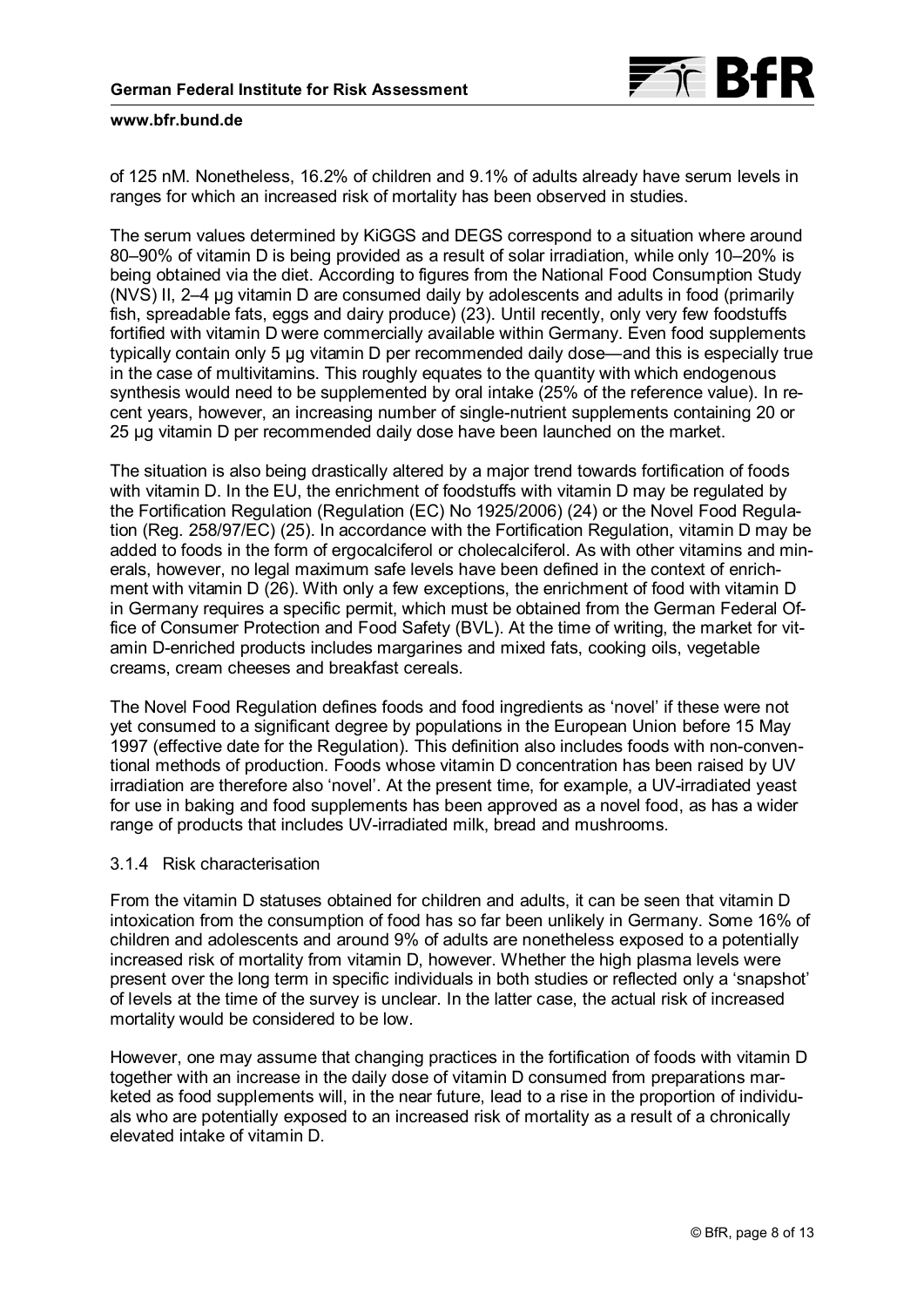

Dudenkov et al. (2015) retrospectively examined the increase in individuals with  $25$ -OH-D<sub>3</sub> levels above 50 nM in a single region of the US (Olmsted County, Minnesota) for the period 2002 to 2011 [\(27\).](#page-11-0) To do so, the authors used data from 20,308 individuals from various healthcare centres. The authors identified a rise in values over 50 nM from 9 to 233 cases per 100,000 person-years, reflecting an approximately 26-fold increase. The incidence of serum concentrations above 80 nM also increased significantly. However, the increase in cases of serum concentrations of 25-OH-D3 over 100 nM was slight, and the incidence trend was not significant. Among individuals with serum  $25$ -OH-D<sub>3</sub> levels above 50 nM with simultaneous hypercalcaemia, reasons other than vitamin D (e.g. elevated parathyroid hormone) could be excluded in four cases. One case exhibited signs of acute vitamin D intoxication (at a serum level of 906 nM for 25-OH-D3). Within the overall population, however, no correlation was found between the vitamin D status, serum calcium concentrations and the occurrence of hypercalcaemia. The primary reason for the rise was identified by the authors as the consumption of high-dose vitamin D preparations, which have been far more extensively promoted by public information campaigns and physicians in the USA over the last few years.

While this study did not identify any signs of an increase in acute vitamin D toxicity, the authors do cite the risk of an increase in overall/cardiovascular mortality, and also recommend that vitamin D is taken at a daily dose of 4000 IU (100 µg) or higher only under medical supervision, with regular testing of serum  $25$ -OH-D<sub>3</sub> and calcium [\(27\)](#page-11-0) levels.

The overall insight to be obtained from this study is the certainty—rather than the mere probability—that the availability of high-dose vitamin D preparations has a very real potential to raise the serum levels of  $25$ -OH-D<sub>3</sub> in a population to a significant degree. In addition, the regular consumption of high-dose preparations works to create a situation where specific individuals actually exhibit a vitamin D status in ranges correlated with an elevated risk of mortality on a continual rather than merely occasional basis.

# **3.2 Other aspects**

In recent years, new reference values for the intake of vitamin D have been specified in the USA (by the FNB), in Europe (by the EFSA Panel on Nutrition, Novel Foods and Food Allergens) and in Germany (by the DGE) [\(3,](#page-10-0) [28,](#page-11-0) [29\)](#page-11-0). The FNB and EFSA each recommend 15 µg vitamin D daily (for most age groups except infants) as an adequate intake quantity to maintain bone health, while the DGE has set its estimate for this figure to 20 ug/day. Since endogenous synthesis is more or less reduced in winter in various latitudes and since UV irradiation should not be artificially induced due to a risk of skin cancer, recommendations have been derived that largely (FNB and EFSA) or completely (DGE) discount the endogenous synthesis of vitamin D. In its derivation, the FNB integrated the literature data on the rise of serum 25-OH-D<sub>3</sub> by the oral administration of vitamin D into a model that produces a figure of 600 IU (15 µg) as being adequate for all age groups in northerly latitudes in order to generate desirable concentrations in plasma of around 50 nM [\(3\).](#page-9-0) In a comparable procedure, EFSA also derived a daily dose of 15 µg vitamin D as an adequate intake quantity for the population from the first year of life onwards [\(28\).](#page-11-0) The DGE based its calculations on a study by Cashman et al. (2008): conducted in Ireland over the winter months, this study used a vitamin D intake (as a supplement) of 10  $\mu$ g per day to achieve a 25(OH) $D_3$  concentration in serum of over 50 nM in about 50% of the population, with a daily intake of around 20 μg achieving this in 90–95% of the population ([29,](#page-11-0) [30\)](#page-12-0). A study by Heany et al. (2003) also showed that an additional daily intake of approx. 12 µg vitamin D was able to prevent serum concentrations of  $25$ -OH-D<sub>3</sub> from declining over winter [\(5\).](#page-9-0)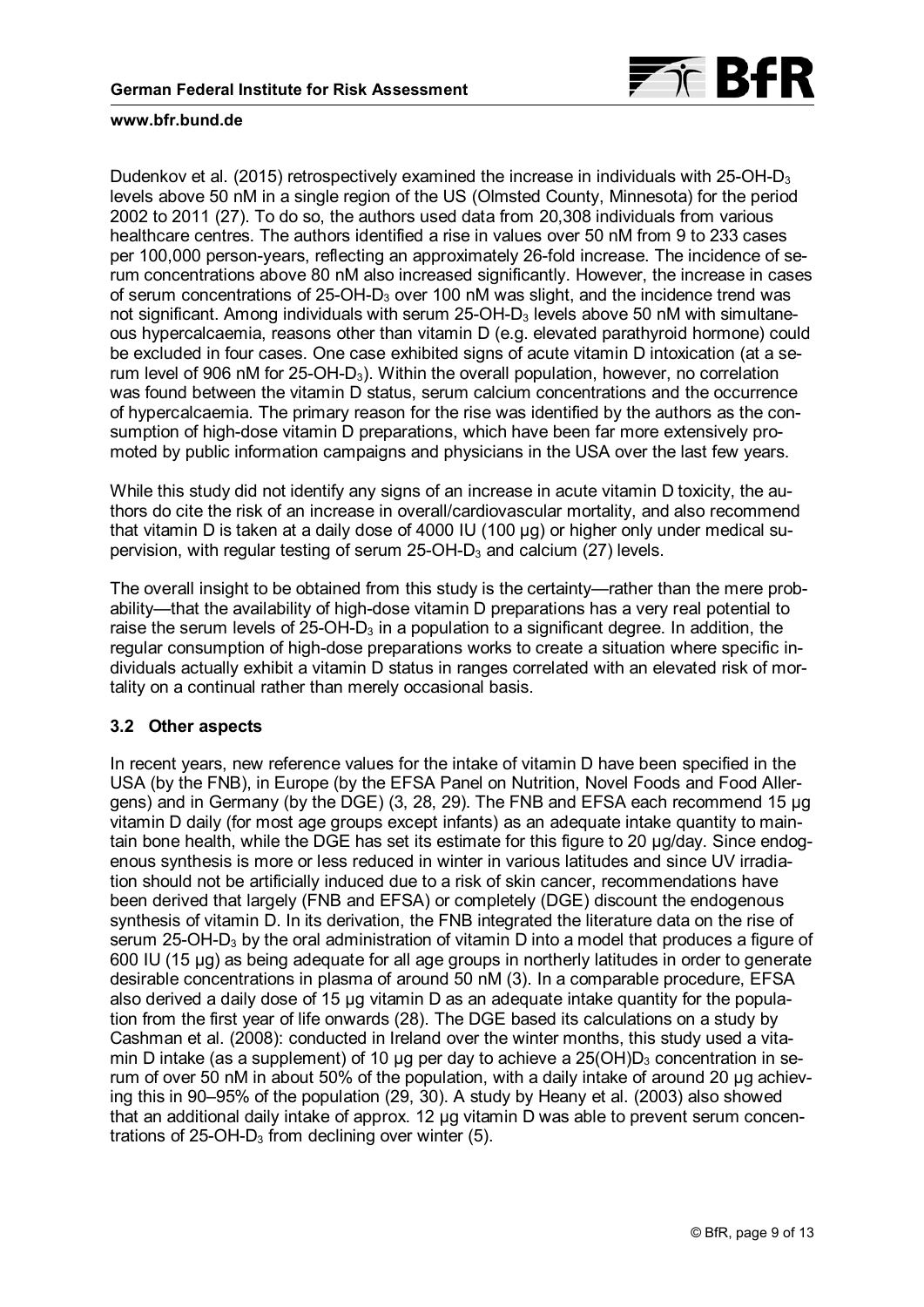

<span id="page-9-0"></span>Based on the available data, a daily intake of more than 20 µg vitamin D via foodstuffs—a category that also includes food supplements—can therefore not be justified from the perspective of nutritional science. This position is also held by the BVL/BfArM Joint Commission of Experts on the Classification of Substances [\(31\)](#page-12-0).

## **Further information on food supplements is available from the BfR website**

A–Z Index of Food Supplements: [https://www.bfr.bund.de/en/a-z\\_index/food\\_supplements-129789.html](https://www.bfr.bund.de/en/a-z_index/food_supplements-129789.html)

Selected Questions and Answers on vitamin D: <https://www.bfr.bund.de/cm/349/selected-questions-and-answers-on-vitamin-d.pdf>



BfR 'Opinions app'

# **4 References**

- 1. Holick MF (2007). Vitamin D deficiency. N Engl J Med. 357: 266-81.
- 2. EFSA (2012). Scientific Opinion on the Tolerable Upper Intake Level of Vitamin D. EFSA Journal 10: 2813.
- 3. IOM (2011). DRI Dietary Reference Intakes for Calcium and Vitamin D. Washington, DC: The National Academies Press, pp. 1-1115.
- 4. Jones, G (2008). Pharmacokinetics of vitamin D toxicity. Am J Clin Nutr. 88: 582S-586S.
- 5. Heaney RP, Davies KM, Chen TC, Holick MF, Barger-Lux MJ (2003). Human serum 25-hydroxycholecalciferol response to extended oral dosing with cholecalciferol. Am J Clin Nutr. 77: 204-10.
- 6. Pérez-Barrios C, Hernández-Álvarez E, Blanco-Navarro I, Pérez-Sacristán B, Granado-Lorencio F (2016). Prevalence of hypercalcemia related to hypervitaminosis D in clinical practice. Clin Nutr. 8: pii: S0261-5614(16)00088-1.
- 7. AHRQ (2007). Evidence Report/Technology Assessment Number 158 Effectiveness and Safety of Vitamin D in Relation to Bone Health AHRQ Publication. AHRQ Publication No. 07-E013.
- 8. Sempos CT, Durazo-Arvizu RA, Dawson-Hughes B, Yetley EA, Looker AC, Schleicher RL, Cao G, Burt V, Kramer H, Bailey RL, Dwyer JT, Zhang X, Gahche J, Coates PM,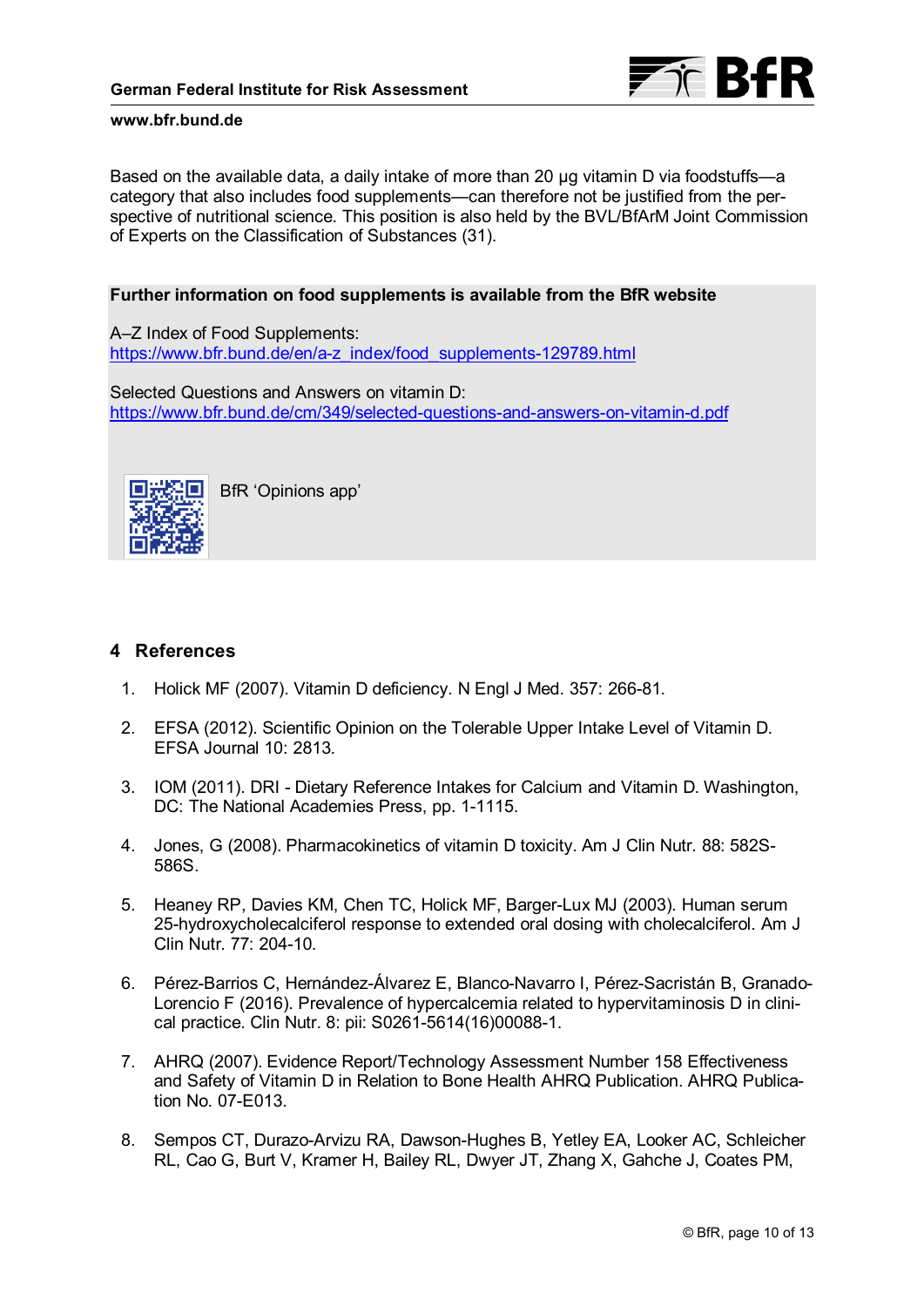

<span id="page-10-0"></span>Picciano MF(2013). Is there a reverse J-shaped association between 25-hydroxyvitamin D and all-cause mortality? Results from the U.S. nationally representative NHANES. J Clin Endocrinol Metab. 98: 3001-9.

- 9. Melamed ML, Michos ED, Post W, Astor B (2008). 25-hydroxyvitamin D levels and the risk of mortality in the general population. Arch Intern Med. 11: 168: 1629-1637.
- 10. Durup D, Jørgensen HL, Christensen J, Schwarz P, Heegaard AM, Lind B (2012). A reverse J-shaped association of all-cause mortality with serum 25-hydroxyvitamin D in general practice: the CopD study. J Clin Endocrinol Metab. 97: 2644-52.
- 11. Durup D, Jørgensen HL, Christensen J, Tjønneland A, Olsen A, Halkjær J, Lind B, Heegaard AM, Schwarz P (2015). A reverse J-shaped association between serum 25 hydroxyvitamin D and cardiovascular disease mortality: The CopD Study. J Clin Endocrinol Metab. 100: 2339-46.
- 12. Challoumas D, Stavrou A, Pericleous A, Dimitrakakis G (2015). Effects of combined vitamin D-calcium supplements on the cardiovascular system: should we be cautious? Atherosclerosis. 238: 388-98.
- 13. Bjelakovic G, Gluud LL, Nikolova D, Whitfield K, Wetterslev J, Simonetti RG, Bjelakovic M, Gluud C (2014). Vitamin D supplementation for prevention of mortality in adults. Cochrane Database Systematic Reviews 2014, Issue 1. Art. No.: CD007470.
- 14. Reid IR, Gamble GD, Bolland MJ (2016). Circulating calcium concentrations, vascular disease and mortality: a systematic review. J Intern Med. 279: 524-40.
- 15. Rubin MR, Rundek T, McMahon DJ, Lee HS, Sacco RL, Silverberg SJ (2007). Carotid artery plaque thickness is associated with increased serum calcium levels: the Northern Manhattan study. Atherosclerosis. 194: 426-32.
- 16. Kamycheva E, Johnsen SH, Wilsgaard T, Jorde R, Mathiesen EB (2013). Evaluation of serum 25-hydroxyvitamin D as a predictor of carotid intima-media thickness and carotid total plaque area in nonsmokers: the Tromsø study. Int J Endocrinol. 2013: 305141.
- 17. Rathod A, Bonny O, Guessous I, Suter PM, Conen D, Erne P, Binet I, Gabutti L, Gallino A, Muggli F, Hayoz D, Péchère-Bertschi A, Paccaud F, Burnier M, Bochud M (2015). Association of urinary calcium excretion with serum calcium and vitamin D levels. Clin J Am Soc Nephrol. 10: 452-62.
- 18. Waterhouse M, Risch HA, Bosetti C, Anderson KE, Petersen GM, Bamlet WR, Cotterchio M, Cleary SP, Ibiebele TI, La Vecchia C, Skinner HG, Strayer L, Bracci PM, Maisonneuve P, Bueno-de-Mesquita HB, Zatoński W, Lu L, Yu H, Janik-Koncewicz K, Polesel J, Serraino D, Neale RE, for the ; Pancreatic Cancer Case-Control Consortium (PanC4) (2015). Vitamin D and pancreatic cancer: a pooled analysis from the Pancreatic Cancer Case-Control Consortium. Ann Oncol. 26: 1776-83.
- 19. Avenell A, Mak JC, O'Connell D (2014). Vitamin D and vitamin D analogues for preventing fractures in post-menopausal women and older men. Cochrane Database Systematic Reviews, Issue 4. Art. No.: CD000227.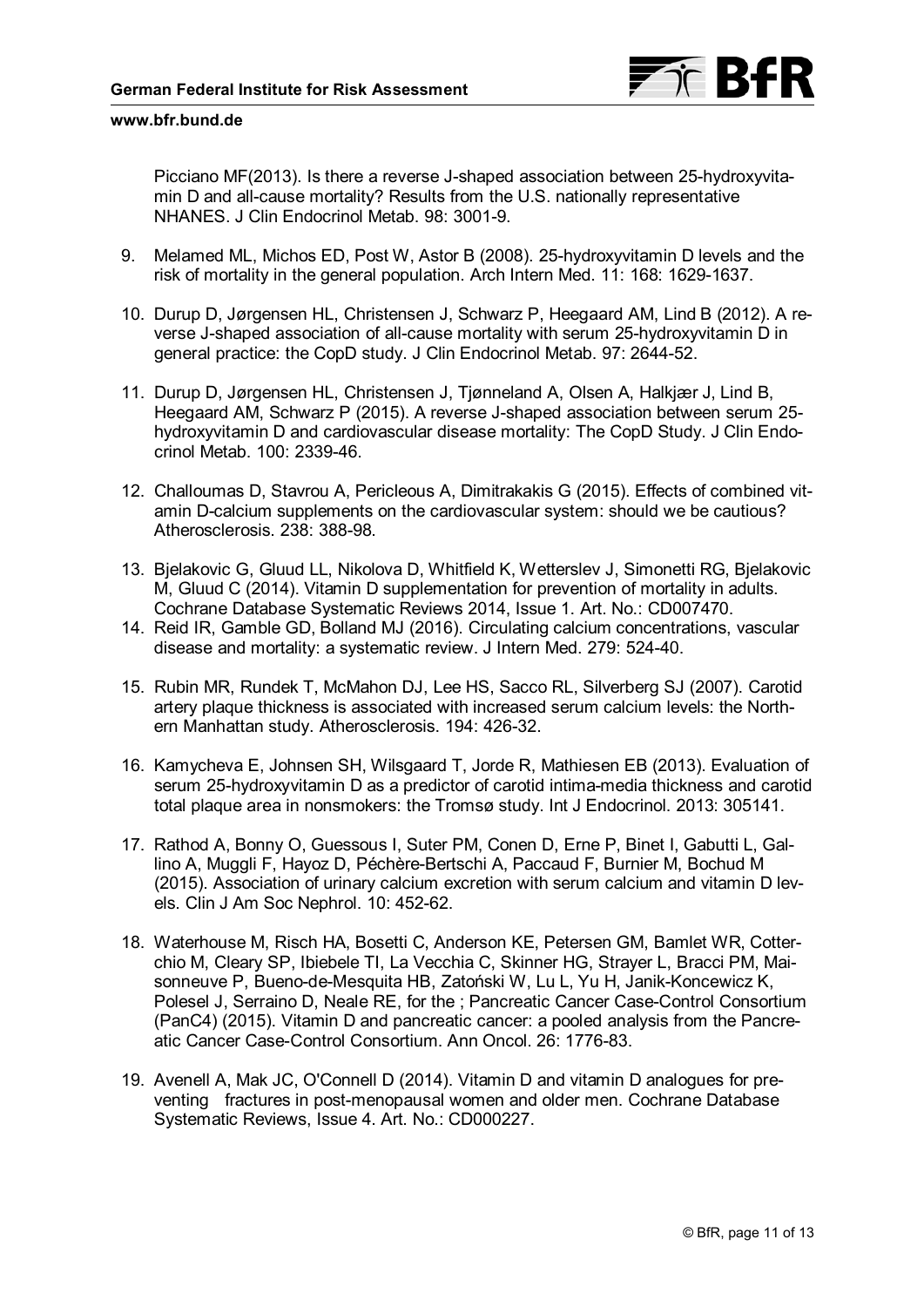

- <span id="page-11-0"></span>20. RKI (2009). Bevölkerungsbezogene Verteilungswerte ausgewählter Laborparameter aus der Studie zur Gesundheit von Kindern und Jugendlichen in Deutschland (KiGGS), in: Gesundheitsberichterstattung des Bundes.
- 21. Rabenberg M, Scheidt-Nave C, Busch MA, Rieckmann N, Hintzpeter B, Mensink GB (2015).Vitamin D status among adults in Germany - results from the German Health Interview and Examination Survey for Adults (DEGS1). BMC Public Health: 15: 641.
- 22. Cashman KD, Dowling KG, Škrabáková Z, Gonzalez-Gross M, Valtueña J, De Henauw S, Moreno L, Damsgaard CT, Michaelsen KF, Mølgaard C, Jorde R, Grimnes G, Moschonis G, Mavrogianni C, Manios Y, Thamm M, Mensink GB, Rabenberg M, Busch MA, Cox L, Meadows S, Goldberg G, Prentice A, Dekker JM, Nijpels G, Pilz S, Swart KM, van Schoor NM, Lips P, Eiriksdottir G, Gudnason V, Cotch MF, Koskinen S, Lamberg-Allardt C, Durazo-Arvizu RA, Sempos CT, Kiely M (2016). Vitamin D deficiency in Europe: pandemic? Am J Clin Nutr. 103: 1033-44.
- 23. MRI (2008). Nationale Verzehrsstudie II. https://www.mri.bund.de/fileadmin/MRI/Institute/EV/NVSII\_Abschlussbericht\_Teil\_2.pdf.
- 24. EU: Verordnung (EG) Nr. 1925/2006 des europäischen Parlaments und des Rates vom 20. Dezember 2006 über den Zusatz von Vitaminen und Mineralstoffen sowie bestimmten Stoffen zu Lebensmitteln. Amtsblatt der Europäischen Union. In Kraft seit 01. Juli 2007; L 404: 26-38.
- 25. Verordnung (EG) Nr. 258/97 des Europäischen Parlaments und des Rates vom 27. Januar 1997 über neuartige Lebensmittel und neuartige Lebensmittelzutaten (ABl. Nr. L 43 S. 1). Zuletzt geändert durch Art. 34 ÄndVO (EU) 2015/2283 vom 25.11.2015 (ABl.Nr. L 327 S. 1).
- 26. Domke A, Großklaus R, Niemann B, Przyrembel H, Richter K, Schmidt E, Weißenborn A, Wörner B, Ziegenhagen R (2004). Verwendung von Vitaminen in Lebensmitteln - Toxikologische und ernährungsphysiologische Aspekte. BfR Wissenschaft: 1-323. [https://www.bfr.bund.de/cm/350/verwendung\\_von\\_vitaminen\\_in\\_lebensmitteln.pdf](https://www.bfr.bund.de/cm/350/verwendung_von_vitaminen_in_lebensmitteln.pdf)
- 27. Dudenkov DV, Yawn BP, Oberhelman SS, Fischer PR, Singh RJ, Cha SS, Maxson JA, Quigg SM, Thacher TD (2015). Changing incidence of serum 25-hydroxyvitamin D values above 50 ng/mL: A 10-year population-based study. Mayo Clin Proc. 90: 577-586.
- 28. EFSA (2016). Dietary Reference Values for vitamin D. EFSA Panel on Dietetic Prod[ucts, Nutrition, and Allergies \(NDA\). EFSA Journal. https://efsa.onlinelibrary.wi](https://efsa.onlinelibrary.wiley.com/doi/epdf/10.2903/j.efsa.2016.4547)ley.com/doi/epdf/10.2903/j.efsa.2016.4547
- 29. D-A-CH (2012). Referenzwerte für die Nährstoffzufuhr Vitamin D. 1. Auflage. 4. korrigierter Nachdruck.
- 30. Cashman KD, Hill TR, Lucey AJ, Taylor N, Seamans KM, Muldowney S, Fitzgerald AP, Flynn A, Barnes MS, Horigan G, Bonham MP, Duffy EM, Strain JJ, Wallace JM, Kiely M (2008). Estimation of the dietary requirement for vitamin D in healthy adults. Am J Clin Nutr. 88: 1535–1542.
- 31. BVL und BfArM (2017). Gemeinsame Expertenkommission zur Einstufung von Stoffen Stellungnahme zu Vitamin-D-haltigen Produkten (01/2016) Revision 1.1. (2017).